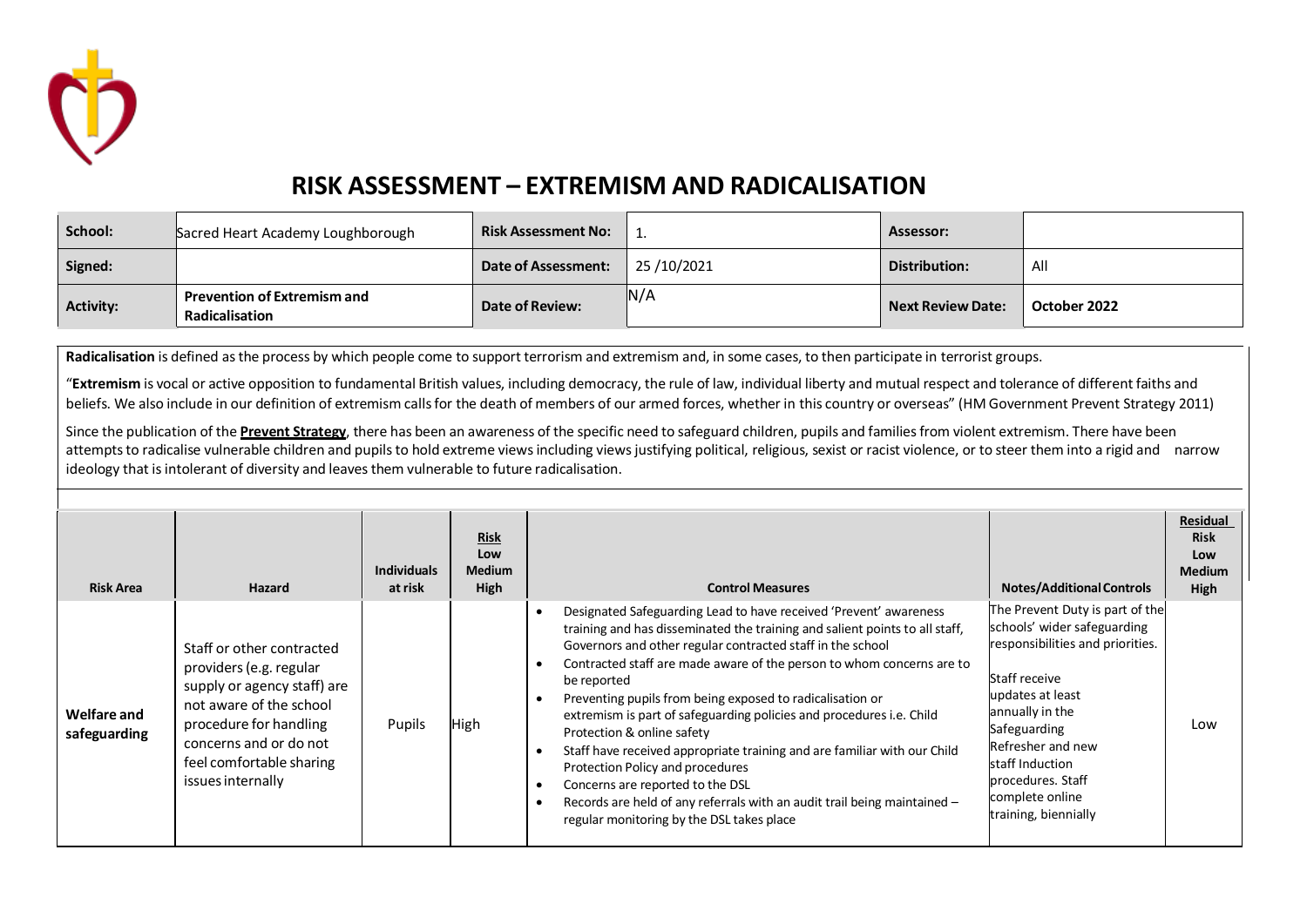| <b>Risk Area</b>                  | <b>Hazard</b>                                                                                                                                                  | <b>Individuals</b><br>at risk | <b>Risk</b><br>Low<br><b>Medium</b><br>High | <b>Control Measures</b>                                                                                                                                                                                                                                                                                                                                                                                                                                                                                                                                                                                                                                                                                                                                                                                                                                | <b>Notes/Additional Controls</b>                                                                                                                                                                       | <b>Residual</b><br><b>Risk</b><br>Low<br><b>Medium</b><br>High |
|-----------------------------------|----------------------------------------------------------------------------------------------------------------------------------------------------------------|-------------------------------|---------------------------------------------|--------------------------------------------------------------------------------------------------------------------------------------------------------------------------------------------------------------------------------------------------------------------------------------------------------------------------------------------------------------------------------------------------------------------------------------------------------------------------------------------------------------------------------------------------------------------------------------------------------------------------------------------------------------------------------------------------------------------------------------------------------------------------------------------------------------------------------------------------------|--------------------------------------------------------------------------------------------------------------------------------------------------------------------------------------------------------|----------------------------------------------------------------|
|                                   | Pupils are radicalised by<br>factors internal or<br>external to the school                                                                                     | Pupils                        | Medium                                      | We have a range of activities to promote the spiritual, moral, social and<br>emotional needs of pupils aimed at protecting them from radical and<br>extremist influences<br>Staff deliver training to help pupils develop critical thinking around<br>influence, social media and other on-line safety<br>Staff and other adults working with pupils are challenged if opinions or<br>language expressed are contrary to community cohesion or 'British<br>values'<br>Staff are able to challenge pupils, parents or governors if opinions<br>$\bullet$<br>expressed are contrary to community cohesion or 'British values'<br>• Staff are aware of local factor i.e. political views etc. which might have<br>an influence on pupils<br>Staff in EYFS undertaking home visits are briefed on the signs to look<br>out for around the home environment | Counter Terrorism Local<br>Profile (CTLP) shared regularly<br>by Prevent in<br><b>Education Officer</b>                                                                                                | Low                                                            |
|                                   | School does not work with<br>statutory partners and<br>agencies and/or does not<br>feel comfortable sharing<br>extremism related<br>concerns externally        | Pupils                        | High                                        | • We communicate regularly with statutory partners and agencies regarding<br>a range of concerns<br>All staff are aware that concerns are reported to the DSL<br>We have an appropriate internal referral process in place for all child<br>protection matters including extremism and the DSL is aware of how to<br>expedite concerns to other agencies.                                                                                                                                                                                                                                                                                                                                                                                                                                                                                              | Good links with the Prevent<br><b>Education officer and Prevent</b><br>Police, both through school<br>contact and the Safeguarding<br>Director's involvement with<br>the LA HTs and Partners<br>group. | l ow                                                           |
| <b>Curriculum and</b><br>Learning | Pupils are exposed by<br>school staff or contracted<br>providers to messages<br>supportive of extremism,<br>terrorism or which<br>contradicts 'British values' | Pupils                        | Medium                                      | We have appropriate whistleblowing procedures and a range of<br>'safeguarding' policies which are known and understood by staff,<br>volunteers, and regular contracted staff<br>Staff and other adults working with pupils are challenged if opinions or<br>language expressed are contrary to community cohesion or 'British<br>values'<br>Opportunities to promote 'British values' are clearly identified within all<br>$\bullet$<br>curriculum areas<br>• Areas of the curriculum e.g. PSHE are used for controlled and safe debate<br>and discussion on radical or extreme issues and ideologies<br>We have appropriate filters in place which reduce the risk of pupils being<br>$\bullet$<br>able to access inappropriate information via the school IT system.                                                                                 | In addition to whistleblowing,<br>staff know about and are<br>empowered to report low<br>level concerns to the HT.                                                                                     | Low                                                            |
|                                   | Behaviours which harm<br>the ability of different<br>groups and individuals to<br>learn and work together                                                      | Pupils and<br>staff           | High                                        | Pupils are taught about respect for other cultures and gain an<br>understanding of community cohesion<br>Opportunities are created both within the environment and the<br>$\bullet$                                                                                                                                                                                                                                                                                                                                                                                                                                                                                                                                                                                                                                                                    | Assemblies                                                                                                                                                                                             | Low                                                            |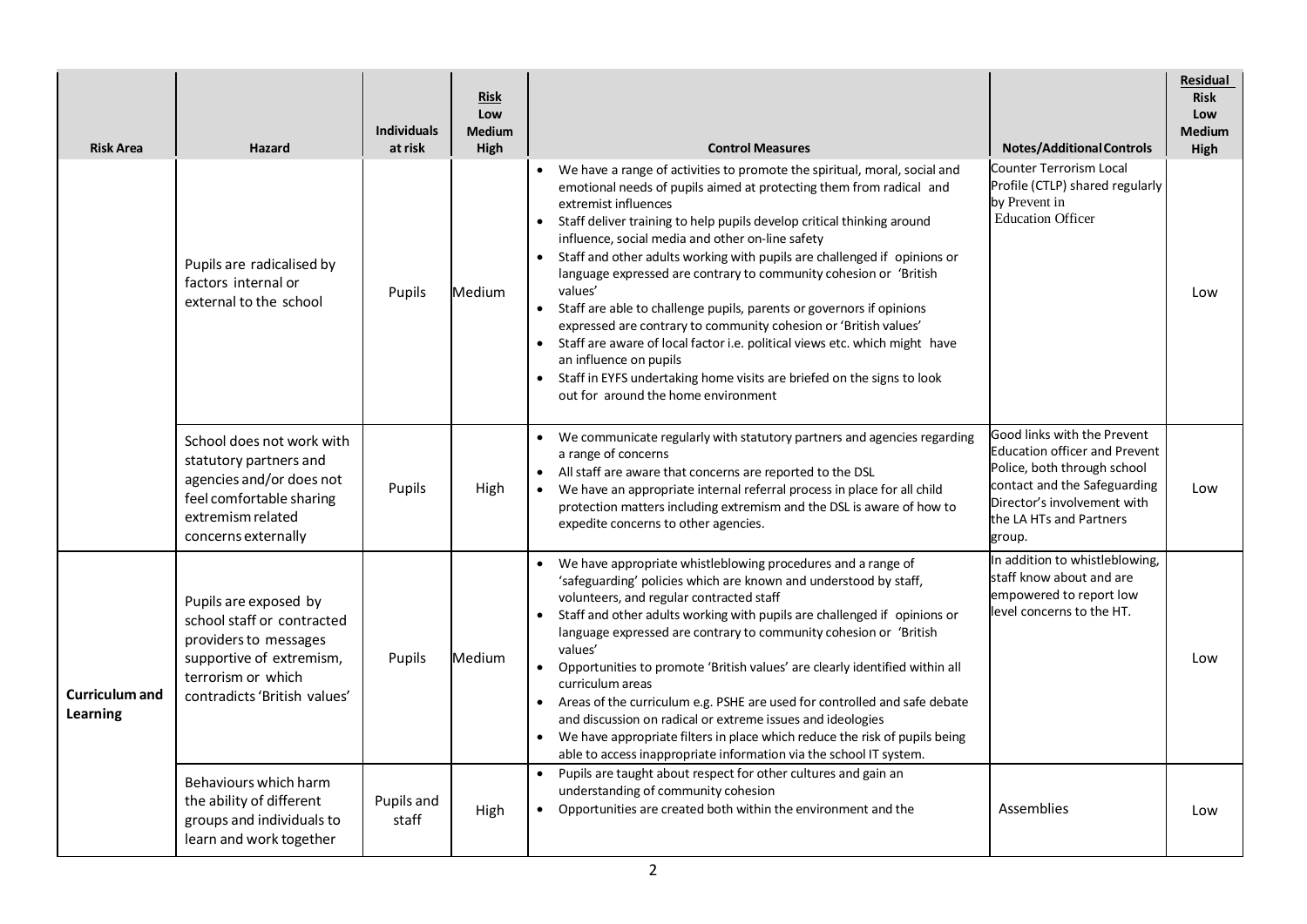| <b>Risk Area</b>                            | Hazard                                                                                                                                         | <b>Individuals</b><br>at risk | <b>Risk</b><br>Low<br><b>Medium</b><br>High | <b>Control Measures</b><br><b>Notes/Additional Controls</b>                                                                                                                                                                                                                                                                                                                                                                                                                                                                                                                                                                                                                                                                                                                                                                                                                                                                                                                                                                                                     | <b>Residual</b><br><b>Risk</b><br>Low<br><b>Medium</b><br><b>High</b> |
|---------------------------------------------|------------------------------------------------------------------------------------------------------------------------------------------------|-------------------------------|---------------------------------------------|-----------------------------------------------------------------------------------------------------------------------------------------------------------------------------------------------------------------------------------------------------------------------------------------------------------------------------------------------------------------------------------------------------------------------------------------------------------------------------------------------------------------------------------------------------------------------------------------------------------------------------------------------------------------------------------------------------------------------------------------------------------------------------------------------------------------------------------------------------------------------------------------------------------------------------------------------------------------------------------------------------------------------------------------------------------------|-----------------------------------------------------------------------|
|                                             | are left unchallenged                                                                                                                          |                               |                                             | challenging behaviours are<br>curriculum to promote the school's ethos and values<br>logged and monitored to<br>$\bullet$<br>Displays and other literature available in school reflects and encourages<br>access whether there is a<br>diversity and community cohesion<br>pattern of behaviours and/or<br>Whole School Behaviour Policy includes information on anti-bullying<br>$\bullet$<br>safeguarding concern.<br>strategies and preventative measures for dealing with bullying<br>Inappropriate behaviour, language and attitudes are challenged by staff<br>and, where staff or other adults are involved, by senior leaders                                                                                                                                                                                                                                                                                                                                                                                                                           |                                                                       |
| Organisational<br><b>Culture</b>            | Staff or contracted<br>providers are not aware<br>of/do not subscribe to the<br>ethos and values of the<br>school                              | Pupils and<br>staff           | High                                        | Staff code of conduct makes<br>Senior Leadership Team are aware of the 'Prevent' Strategy and its<br>$\bullet$<br>clear the school's<br>objectives as it relates to both the national and local context and take<br>values/ethos and the<br>steps to ensure that the overall values and ethos of the school reflect<br>expectation that staff are<br>strategies to support the 'Prevent' duty<br>positive role models.<br>Clear awareness of roles and responsibilities regarding 'Prevent' exist<br>across the school<br>Recruitment, selection and induction programmes exist which include<br>$\bullet$<br>reference to the ethos and values of the school<br>• Staff development programmes include reference to 'British values' and to<br>the promotion of community cohesion<br>Guidance and literature are available for staff on the 'Prevent duty'<br>and local aspects of extremism and radicalisation<br>A process is in place to identify and develop 'lessons learned' identified<br>$\bullet$<br>either by us or by other organisations/advisers | Low                                                                   |
|                                             | Staff are unable to raise<br>extremism related<br>organisational concerns<br>due to the lack of an<br>appropriate<br>whistleblowing procedure  | Pupils and<br>staff           | High                                        | In addition to whistleblowing,<br>Appropriate whistleblowing procedures are in place and adults working<br>staff know about and are<br>with pupils are made aware of them<br>empowered to report low<br>$\bullet$<br>Records are kept of incidents which are reported to the DSL for<br>level concerns to the HT.<br>consideration and, where appropriate, are referred on to the appropriate<br>agency<br>School follows local<br>'Notice/Check/Share practice                                                                                                                                                                                                                                                                                                                                                                                                                                                                                                                                                                                                 | Low                                                                   |
| <b>Visiting</b><br>speakers/<br>environment | Pupils/staff are exposed<br>by visiting speakers to<br>messages supportive of<br>extreme ideologies or<br>which contradict 'British<br>values' | Pupils and<br>staff           | medium                                      | Materials to be delivered by external speakers are discussed with the<br>Assemblies and class<br>speaker prior to delivery<br>speakers.<br>Visiting speakers are not left alone with pupils<br>All speakers/events<br>checked in advance to<br>ensure they fit within<br>our ethos and values                                                                                                                                                                                                                                                                                                                                                                                                                                                                                                                                                                                                                                                                                                                                                                   | Low                                                                   |
|                                             | <b>Extremist or terrorist</b><br>related material is<br>displayed within the<br>school                                                         | Pupils/staff<br>/Others       | medium                                      | The appropriateness and relevance of all materials or literature are<br>considered prior to display<br>Staff concerns are discussed with the DSL before materials are used<br>Requests for externally provided materials to be displayed are considered<br>$\bullet$                                                                                                                                                                                                                                                                                                                                                                                                                                                                                                                                                                                                                                                                                                                                                                                            | Low                                                                   |